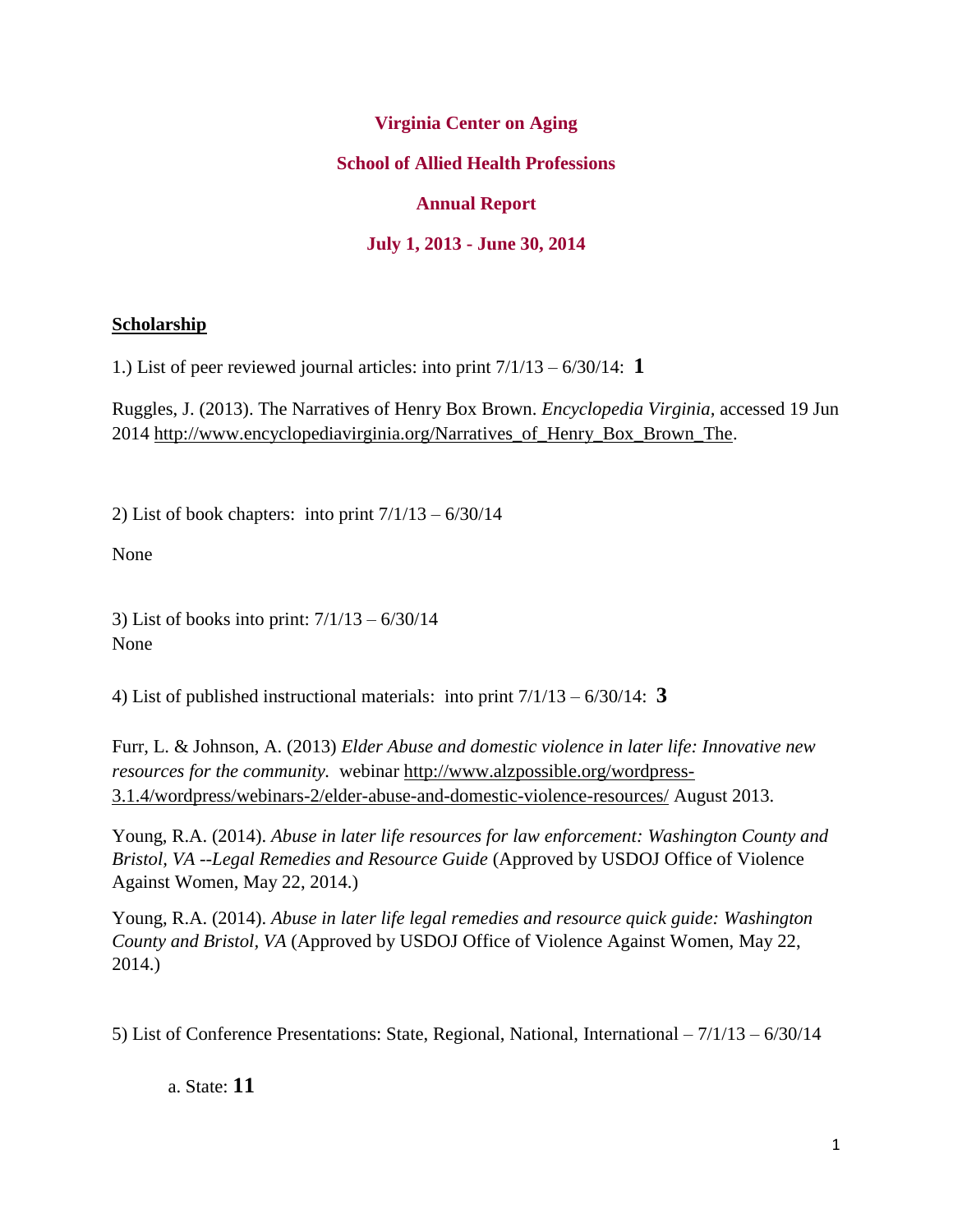Boling, P., Hackett, L., & Coogle, C. (2014). Virginia Geriatric Education Center Faculty Development Program. 2nd Annual Emswiller Interprofessional Symposium, Richmond, VA, March 2014.

Coogle, C. L. (2013). How to establish a regional alcohol abuse and aging coalition. Half-day presentation for the Alcohol and Aging Awareness Group with downlinks to three regions in Virginia through the Department for Aging and Rehabilitative Services. Richmond, VA, July, 2013.

Furr, L. (2013). Responding to adults experiencing domestic and sexual violence in later life. Technical assistance call for the Virginia Sexual and Domestic Violence Action Alliance. Richmond, VA, August 2013.

Furr, L. (2013) Understanding and responding to sexual assault in later life. Hampton, VA, August 2013.

Furr, L. (2013). Responding to domestic and sexual assault in later life. Halifax, VA, October 2013.

Furr, L. (2014). Recognizing and responding to domestic and sexual assault in later life for caregivers. Richmond, VA, January 2014.

Furr, L. (2014). Recognizing and responding to domestic and sexual assault in later life for AARP. Richmond, VA, April 2014.

Furr, L. (2014). Understanding and responding to sexual assault in later life. Chesterfield, VA, April 2014.

Furr, L. (2014). Understanding and responding to domestic violence in later life. Roanoke, VA, May 2014.

Slattum, P., Ansello, E., Coogle, C., & Mathews, J. (2014). Overview of the Virginia Geriatric Education Center. 2nd Annual Emswiller Interprofessional Symposium, Richmond, VA, March 2014.

Wheeler, E. S., Fix, R., Coogle, C., & Waters, L. (2014). Evidence based practice: Falls prevention and management among community-based older adults. 2nd Annual Emswiller Interprofessional Symposium, Richmond, VA, March 2014.

#### b. Regional: **2**

Mathews, J., Coogle, C., Owens, M., & Ansello, E.F. (2014). The Virginia Geriatric Education Center (VGEC): Interdisciplinary collaboration to develop and implement interprofessional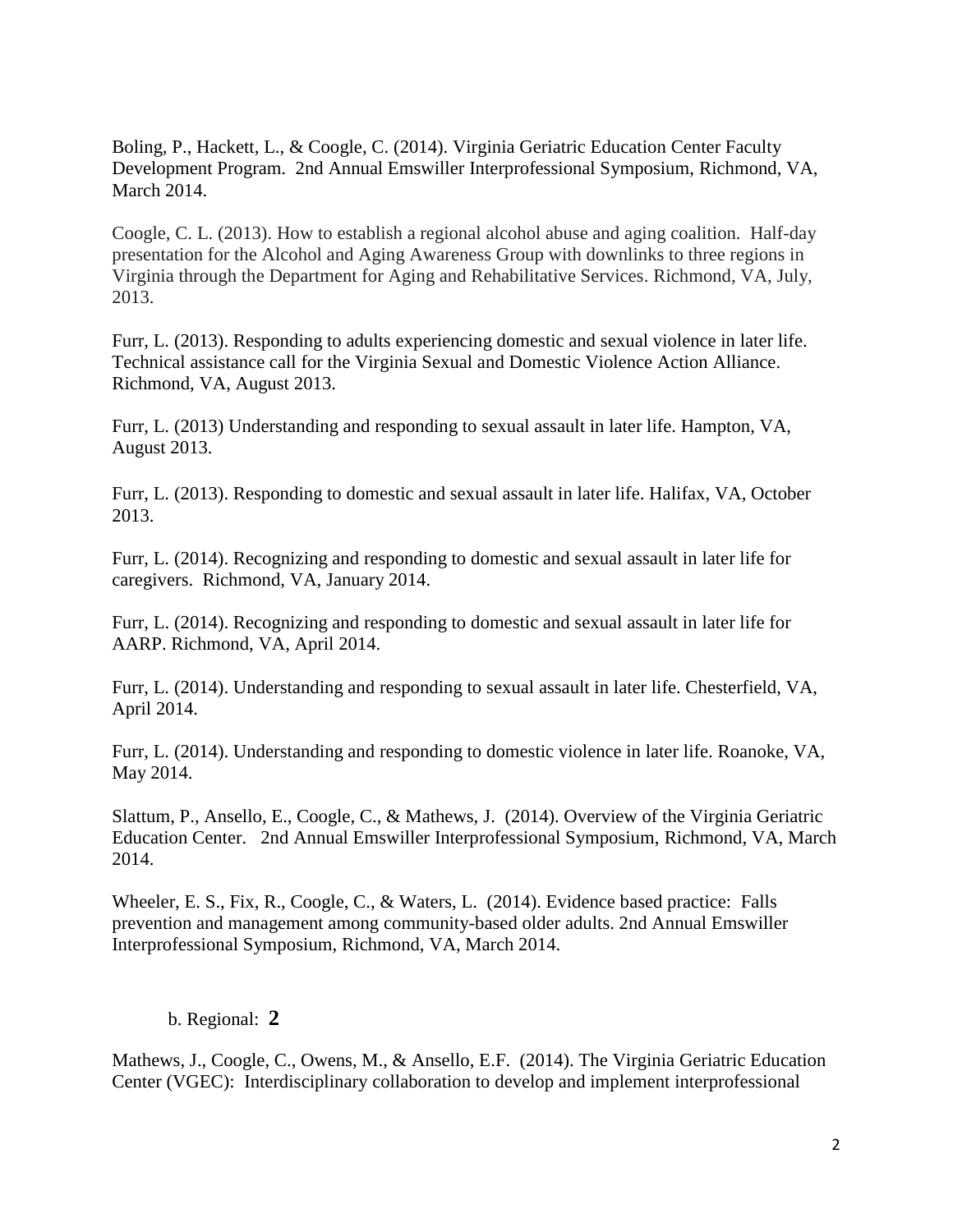education in geriatrics. 35<sup>th</sup> Annual Meeting of the Southern Gerontological Society, Little Rock, AR, April 2014.

Owens, M. G., Coogle, C. L., Mathews, J. H., & Ansello, E.F. (2014). Falls prevention and management among older adults with cognitive impairments: State of the evidence. 35<sup>th</sup> Annual Meeting of the Southern Gerontological Society, Little Rock, AR, April 2014.

c. National **15**

Ansello, E.F. (2014). Interprofessional faculty development programs: The experience of three geriatric education centers. 40th Annual Meeting of the Association for Gerontology in Higher Education, Denver, CO, February 2014.

Ansello, E.F. (2014). Past Presidents Symposium: When the bottom line is the bottom line: Fundraising for gerontology in the new academy. 40th Annual Meeting of the Association for Gerontology in Higher Education, Denver, CO, February 2014.

Ansello, E.F. (2013). Symposium: Integrating aging with intellectual disability into the aging practice and policy landscape: Three case examples: Building knowledge through the Faculty Development Program at the Virginia Geriatric Education Center, 66th Annual Scientific Meeting of the Gerontological Society of America, New Orleans, LA, November 2013.

Coogle, C.L., Owens, M.G., Mathews, J.H. & Ansello, E.F. (2013). Symposium: Exploring the bidirectional relationship between evidence based practice and clinical context: Implications for standardization in falls prevention: Interprofessional training to address falls assessment and management. 66th Annual Scientific Meeting of the Gerontological Society of America, New Orleans, LA, November 2013.

Furr, L. (2013). Working together to address family violence in later life: Does it take a village? 19th International Conference and Summit on Violence, Abuse and Trauma, San Diego, CA, September 2013.

Mendez, J., Swager P., Waters L., Schommer, P. Yeo, G., Gallagher-Thompson, D., Metcalf, J. & Lunsford, B. (2014). Innovations in geriatric and public health education: Linking education to improving practice. 40th Annual Meeting of the Association of Gerontology in Higher Education, Denver, CO, February 2014.

Owens, M. G., Coogle, C. L., & Mathews, J. H.(2013). Utility of REDCap as a data management tool for HRSA performance reporting.  $66<sup>th</sup>$  Annual Scientific Meeting of the Gerontological Society of America, New Orleans, LA, November 2013.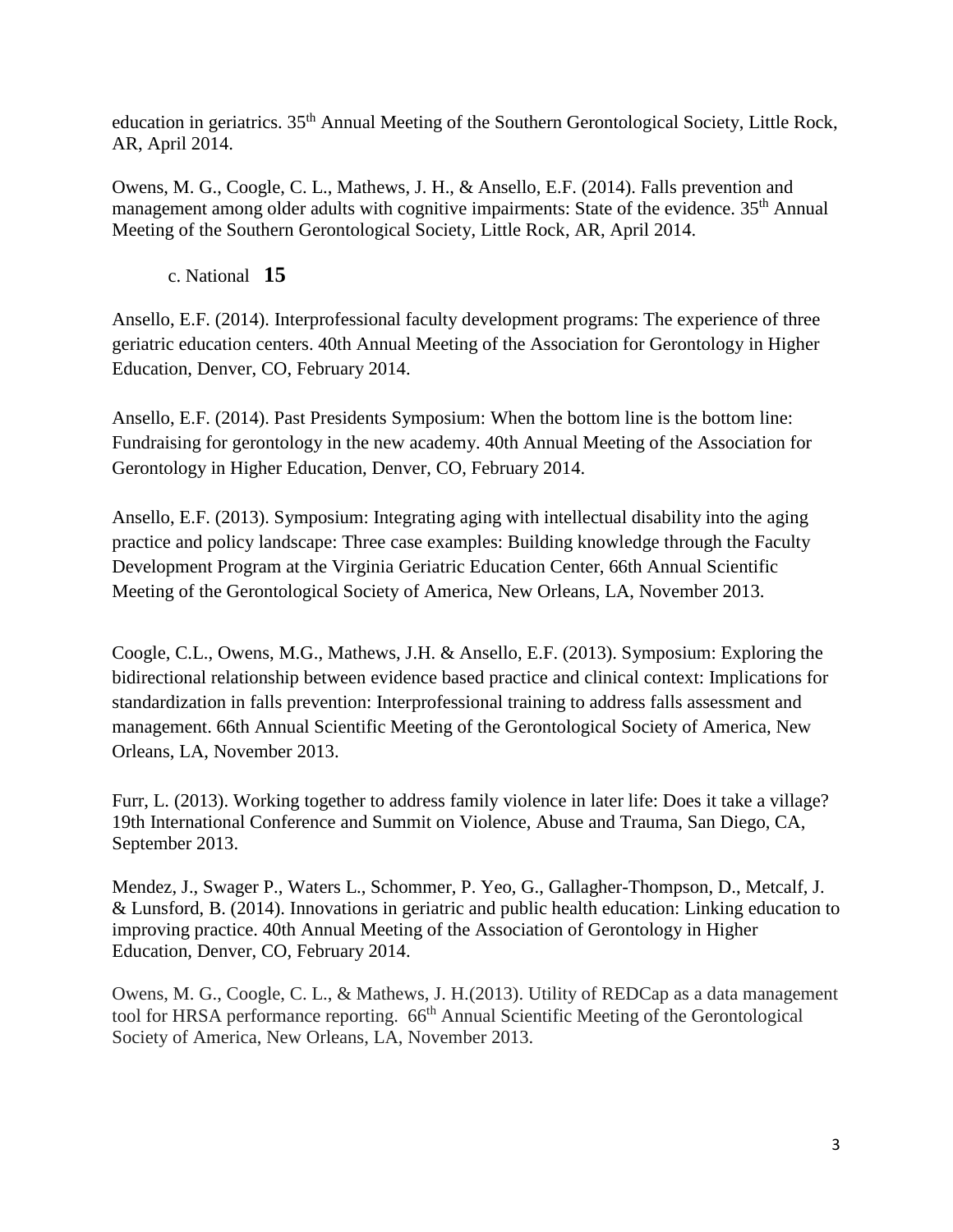Waters, L, Coogle, C., Boling, P. & Ansello, E.F. (2013). Competency-based curriculum development and evaluation for a faculty mentoring program in geriatrics. 66th Annual Scientific Meeting of the Gerontological Society of America, New Orleans, LA, November 2013.

Waters, L. (2014). Building a model for cross-cultural advance care planning. 40th Annual Meeting of the Association of Gerontology in Higher Education, Denver, CO, February 2014.

Waters, L, Coogle, C., Boling, P. & Ansello, E.F. (2013). Competency-based curriculum development and evaluation for a faculty mentoring program in geriatrics. 66th Annual Scientific Meeting of the Gerontological Society of America,New Orleans, LA, November 2013.

Waters, L., & Coogle, C. (2013). Predictors of access to a palliative care consult and admission to a palliative care unit. 66th Annual Scientific Meeting of the Gerontological Society of America, New Orleans, LA, November 2013.

Waters, L. (2013). Workplace dilemmas: Practical approaches for emerging professionals. 66th Annual Scientific Meeting of the Gerontological Society of America, New Orleans, LA, November 2013.

Waters, L. & Howe, J. (2013). Strategies for success in academia: Faculty development through distance learning. 66th Annual Scientific Meeting of the Gerontological Society of America, New Orleans, LA, November 2013.

Waters, L. Coogle, C., Boling, P., & Ansello, E. F. (2013). Competency-Based Curriculum Development and Evaluation for a Faculty Mentoring Program in Geriatrics. 66<sup>th</sup> Annual Meeting of the Gerontological Society of America, New Orleans, LA, November 2013.

Waters, L. H., & Coogle, C. L. Predictors of Access to a Palliative Care Consult and Admission to a Palliative Care Unit. (2013). 66th Annual Scientific Meeting of the Gerontological Society of America; San Diego, CA; November, 2013.

6) List of Posters: 7/1/13 – 6/30/14: **3**

Alewine, S., Waters, L. & Parsons P. (2014). Social Acceptance: Working with Community Members in an Interdisciplinary Community Health Model. Presented at All Together Better Health VII: The 7<sup>th</sup> International Conference on Interprofessional Practice and Education, Pittsburgh, PA, June 2014.

Arrington, R.K., Waters L, & Mazmanian, P.E. (2014). Evaluating the financial sustainability of the Richmond Health and Wellness Program. Presented at All Together Better Health VII: The 7<sup>th</sup> International Conference on Interprofessional Practice and Education, Pittsburgh, PA, June 2014.

Mathews, J., Coogle, C., Owens, M., & Ansello, E. (2014). The Virginia Geriatric Education Center (VGEC): Interdisciplinary collaboration to develop and implement interprofessional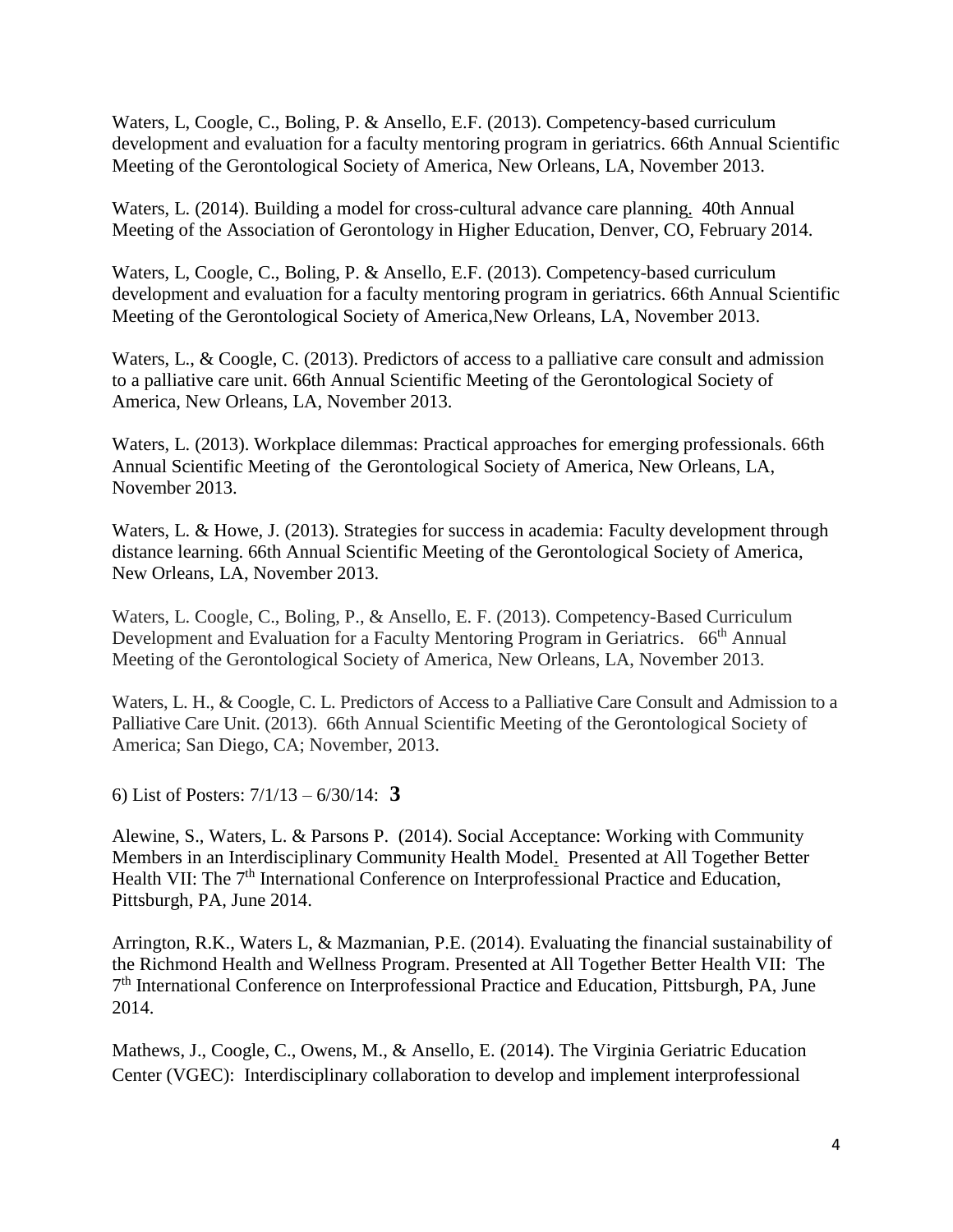Education in Geriatrics. 35th Annual Meeting of the Southern Gerontological Society, Little Rock, AR, April 2014.

7) List of Published Abstracts: 7/1/13 – 6/30/14: **20**

All regional and national professional presentations (symposia, papers, and posters) listed above were published as abstracts.

8) List of non-peer reviewed publications: **1**

Ruggles, Jeffrey (2014). Road Scholar Changing with the Times. *Age in Action,* 29 (1), Winter 2014

# **Honors**

List Faculty Honors/Awards: 7/1/13 – 6/30/14 (External to VCU): **1**

Ansello: GRITS Award (Lifetime achievement recognition of selected Gerontologists Rooted in the South), Southern Gerontological Society, Little Rock, AR, April 2014.

List Student Honors/Awards (not scholarships): 7/1/13 – 6/30/14 (External to VCU) N/A

# **Service**

Faculty Service to Professional Organizations: State, Regional, National

**a)** State**: 5**

Alcohol and Aging Awareness Group Chair (Coogle) Alzheimer's Disease and Related Disorders Commission, Data and Research Workgroup (Coogle) Editorial and Planning Committee, Family and Children's Trust Fund, (Furr) Institute for Innovations in Caregiving (Ansello) Virginia Coalition for the Prevention of Elder Abuse (Furr)

b) Regional: **3**

Southern Gerontological Society, Publications Committee, Chair (Coogle) Southern Gerontological Society, Newsletter Co-Editor (Coogle) Southern Gerontological Society, Past Presidents Committee (Ansello and Coogle)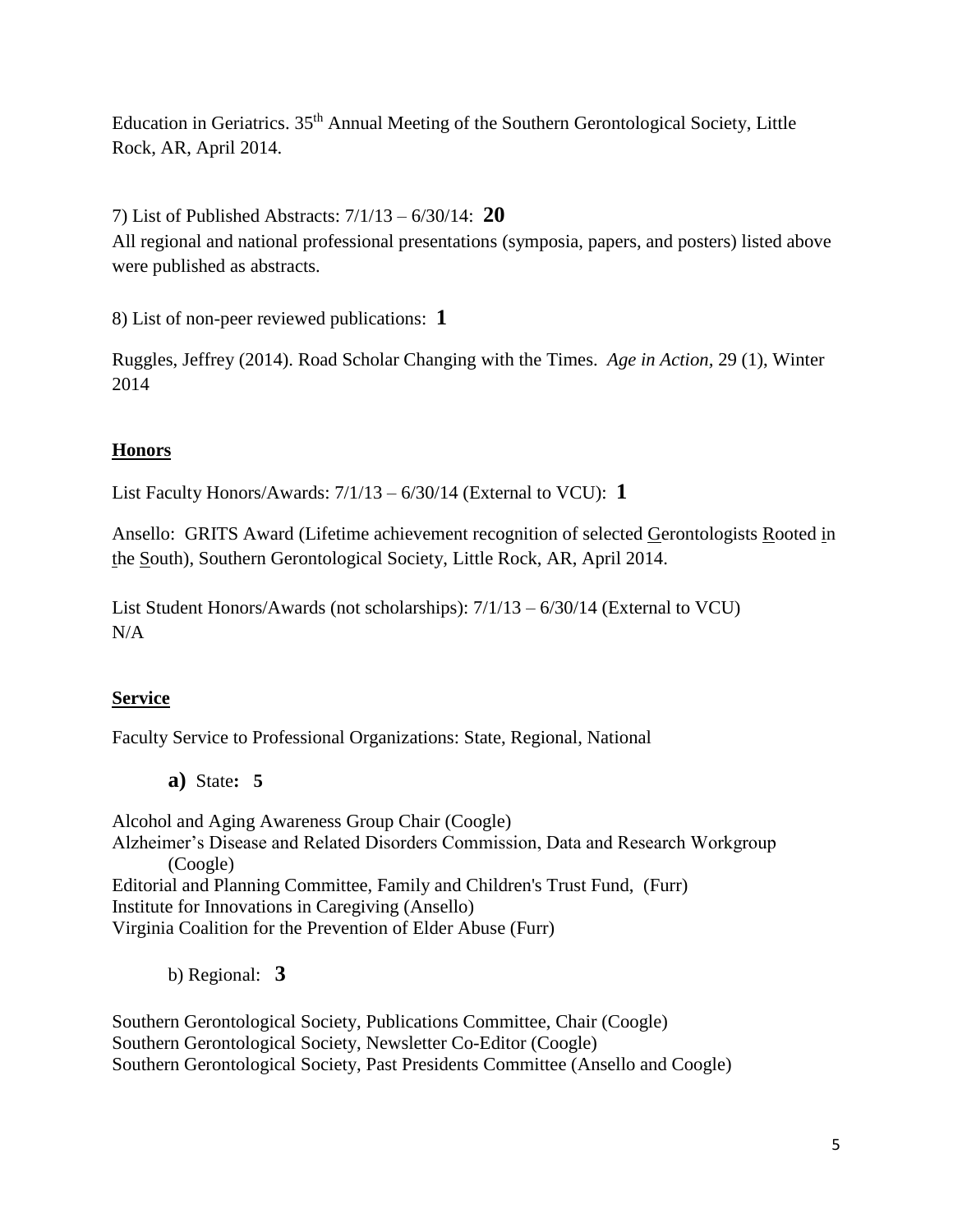c) National: **10**

Board of Directors, National Association for Geriatric Education/National Association for Geriatric Education Centers (Waters) Conference Committee, National Adult Protective Services Association (Furr) Editorial Board, *Journal of Applied Gerontology* (Coogle) Editorial Board, *Journal of Elder Abuse and Neglect* (Kupstas) Editorial Board, *Journal of Policy and Practice in Intellectual Disabilities* (Ansello) Editorial Board, *Gerontology and Geriatrics Education* (Coogle) Editorial Board, *The Gerontologist* (Coogle) M. Powell Lawton Awards Committee, Chair, The Gerontological Society of America (Ansello) Treasurer, Association for Gerontology in Higher Education (Waters) Treasurer, National Association for Geriatric Education/National Association for Geriatric Education Centers (Waters)

### **Student Success**

Retention Rates: 2013 – 2014

 $N/A$ 

Graduation Rates: Graduated within one year of anticipation: 2013 – 2014

N/A

Licensure/Certifications Pass Rates: Last Available

 $N/A$ 

Job Placement Rates: Last Available

N/A

## **Community Engagement**

Service Leaning Courses (List) None

Community Engagement Activities:

Special Research: **3** Alzheimer's Disease and Related Disorders Commission. Data analysis to create a report on statute violations of assisted living facilities with special care units for dementia residents. (Hong)

Family and Children's Trust Fund. Family violence social indicators report. (Furr)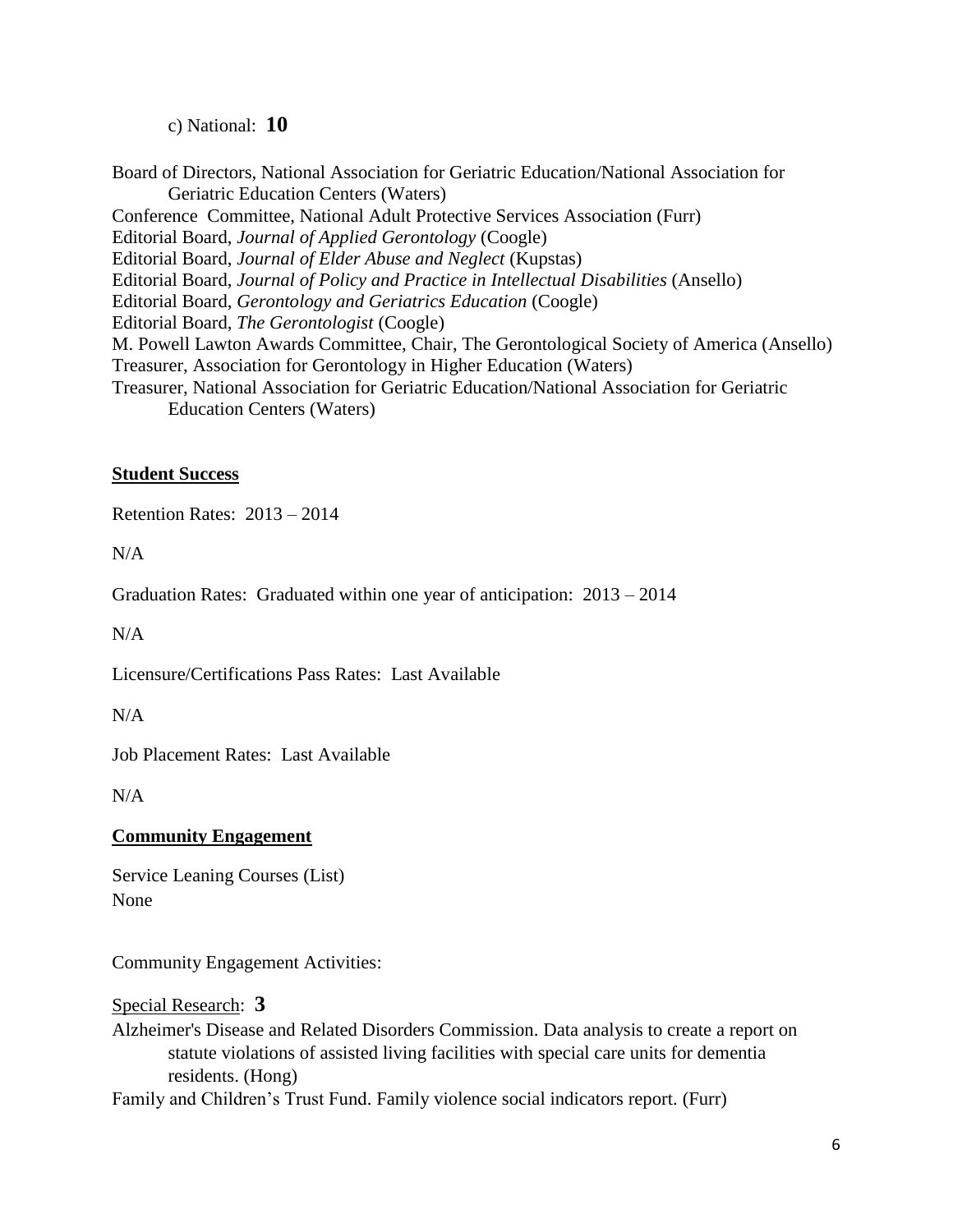Virginia Department for Aging and Rehabilitative Services. Preparation of estimates of the number of people with Alzheimer's in Virginia up to the year 2050. (Hong)

### Community Engaged Research: **1**

Attended Community-Engaged Research (CEnR) Institute, May, 2014. Submitted Proposal, March, 2014: Co-Principal Investigator, Leland Waters; Advance Care Planning for the LGBT Community in Richmond, VA, VCU Division of Community Engagement. Principal Investigator, Annemarie Conlon, VCU School of Social Work. Community partners include Gay Community Center of Richmond and SAGE (Services and Advocacy for Gay, Lesbian, Bisexual and Transgender Elders) for the beneficial exchange of knowledge and resources regarding Advance Care Planning for LGBT residents of Central Virginia. (Waters)

#### Technical Assistance and Research Translation: **29**

Area Planning and Services Committee on Aging with Lifelong Disabilities (Ansello) Central Virginia SAGE (Services and Advocacy for GLBT Elders) co-chair Chesterfield Adult Abuse Task Force Multidisciplinary Team (Furr) Chesterfield Domestic And Sexual Violence Task Force (Furr) Diocese of Richmond Housing Corporation (Ansello) I-CAN! Accessibility Project, Partnership for People with Disabilities (Furr) Institute for Innovations in Caregiving (Ansello) Metro Richmond Sexual and Domestic Violence Coordinating Council (Furr) Older Dominion Partnership (Ansello and Kupstas) Richmond Multidisciplinary Team Addressing Abuse in Later Life (Furr) SeniorNavigator.com (Ansello) TEAM Henrico, Multidisciplinary Team Addressing Abuse in Later Life (Furr) Virginia Arthritis Action Coalition (Ansello) Virginia Association of Area Agencies on Aging (Ansello) Virginia Geriatrics Society (Ansello, Coogle, Mathews, Waters) Family and Children's Trust Fund of Virginia (Furr and Kupstas) Virginia Anti Violence Project, Richmond Area Partners project to expand sexual and domestic violence services to the LGBTQ community in the Richmond area. (Partners include: [Southerners On New Ground](http://southernersonnewground.org/) [ROSMY,](http://rosmy.org/) [Safe Harbor](http://safeharborshelter.com/) [Services and Advocacy for](http://www.gayrichmond.com/programs/sage/)  [Gay, Lesbian, Bisexual and Transgender Elders,](http://www.gayrichmond.com/programs/sage/) [Action Alliance,](http://www.vsdvalliance.org/) [Fan Free Clinic\)](http://www.fanfreeclinic.org/) (Furr) Virginia Association of Chiefs of Police (Furr and Kupstas) Virginia Coalition for the Prevention of Elder Abuse (Ansello and Furr) Virginia Department of Alcoholic Beverage Control (Coogle) Virginia Department of Criminal Justice Services (Furr, Kupstas, and Young) Virginia Department of Health, Office of the Chief Medical Examiner (Furr) Virginia Department of Social Services, Domestic Violence Action Team (Furr) Virginia Medical Directors Association (Ansello) Virginia Poverty Law Center (Ansello) Virginia Quality Healthcare Network (Ansello) Virginia Sexual and Domestic Violence Action Alliance (Furr) Virginia Sheriffs Association (Furr, Kupstas, and Young) Virginia Victim Assistance Academy (Furr)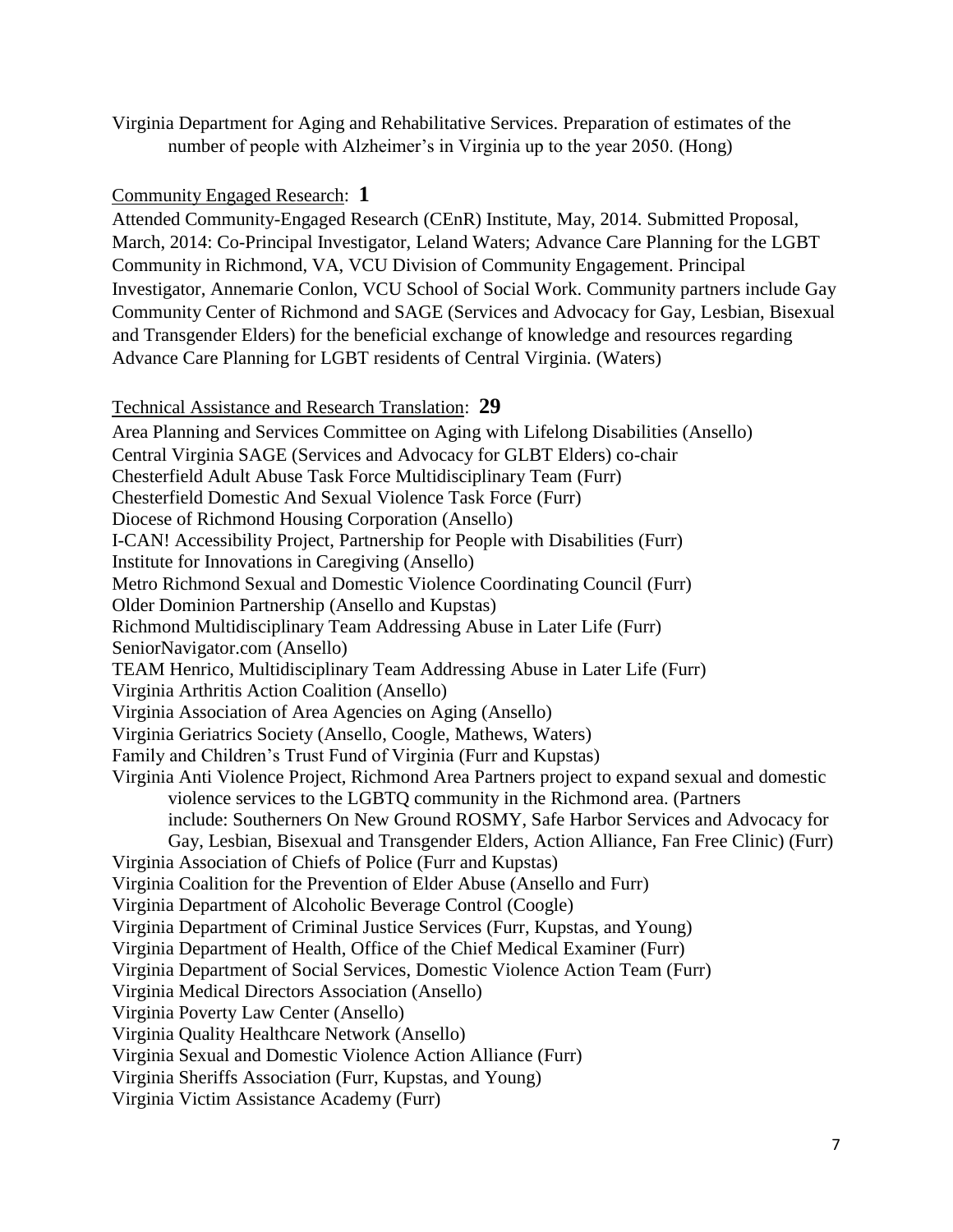## Community-Focused Training Projects: **3**

*A Facilitated Discussion on Aging and Abuse* (Furr). A training on awareness of abuse in later life for individuals and community groups, funded by the Virginia Department of Health (\$8,726) completed in (October 2013. (Furr)

*Virginia Elder Justice Training and Services* (Kupstas, PI). Training and interprofessional collaboration project awarded \$400,000 for three years (2012-15) through the Enhanced Training and Services to End Violence Against and Abuse of Women Later in Life Program, US Department of Justice, Office on Violence Against Women. The project is led by VCoA and the Virginia Department on Aging and Rehabilitative Services. Southwest Virginia partners include: Abuse Alternatives, Inc., City of Bristol Department of Social Services, City of Bristol Office of the Commonwealth's Attorney, City of Bristol Police Department, Crisis Center, Inc., District Three Governmental Cooperative, Washington County Department of Social Services, Washington County Office of the Commonwealth's Attorney, and Washington County Sheriff's Office. Statewide partners include: Virginia Association of Chiefs of Police, Virginia Commonwealth's Attorneys' Services Council, Virginia Department of Social Services, Virginia Network for Victims and Witnesses of Crime, Inc., Virginia Office of the Attorney General, Virginia Sexual and Domestic Violence Action Alliance, and Virginia Sheriffs' Association. (Furr, Kupstas, Young)

*Virginia Task Force on Domestic Violence in Later Life*: (Paula Kupstas, PI) VCoA administers two sponsored projects on behalf of this task force. 1) The Central Virginia Task Force on Domestic Violence in Later Life Project (\$32,946) is funded through the Virginia Services, Training, Officers, Prosecution (V-STOP) Violence Against Women grant program, Virginia Department of Criminal Justice Services. 2) The Family Violence Project (\$9,318) is funded through the Virginia Domestic Violence Victim Fund, Virginia Department of Criminal Justice Services. (Furr, Kupstas, Young)

Pipeline Programs (Department Level) None

## **Development**

List of new endowed faculty positions (2013-2014)

None

List of new endowed scholarships (2013-2014)

None

# **Interprofessional**

Virginia Geriatric Education Center, a consortium of allied health and health care faculty from VCU, UVA, and EVMS, is currently funded by the Health Resources and Services